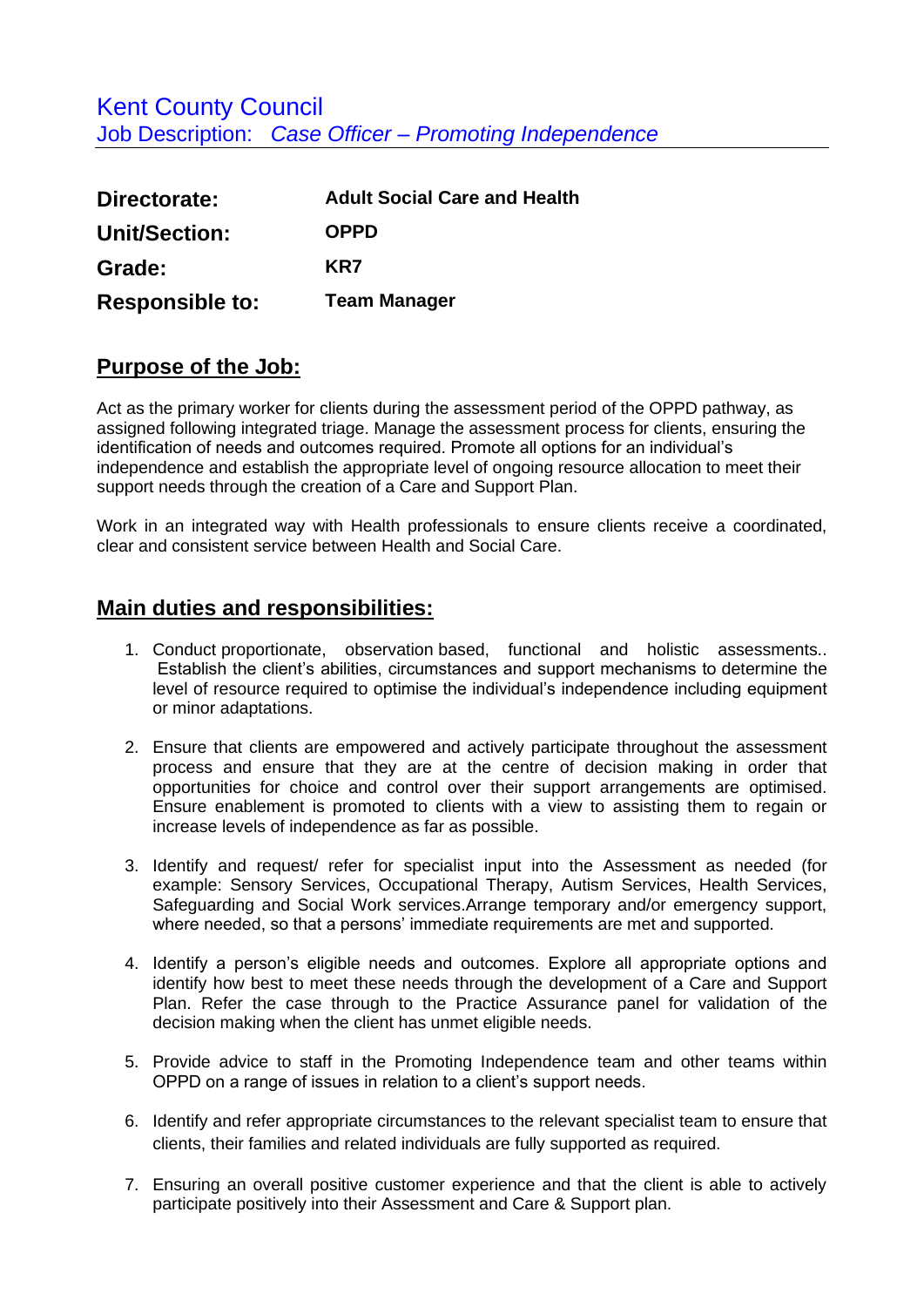- 8. Identify and appropriately respond to any issues arising that relate to quality of provision by providers.
- 9. Develop and maintain effective working relationships across the organisation to ensure the smooth transition of clients through the operating model and that Directorate and client requirements are met and consistently delivered.
- 10. Develop and maintain an extensive knowledge of available resources and maintain links with partner agencies in order to offer the broadest range of options to clients in developing their support packages, and act as a Trusted Assessor for prescribing of equipment.
- 11. Create and maintain accurate, up to date and reliable data, information and records in line with information governance framework requirements, standards and best practice to ensure compliance with legislation.
- 12. Work closely with providers, quality improvement teams, safeguarding teams and the Strategic Commissioning division to monitor, review and improve service delivery and ensure quality and outcome improvements are made where required. Contribute to a range of service related projects as they arise.
- 13. Support senior managers when responding to emergency planning issues and ensuring there are business continuity arrangements in place at all times.

Footnote: This job description is provided to assist the job holder to know what his/her main duties are. It may be amended from time to time without change to the level of responsibility appropriate to the grade of post.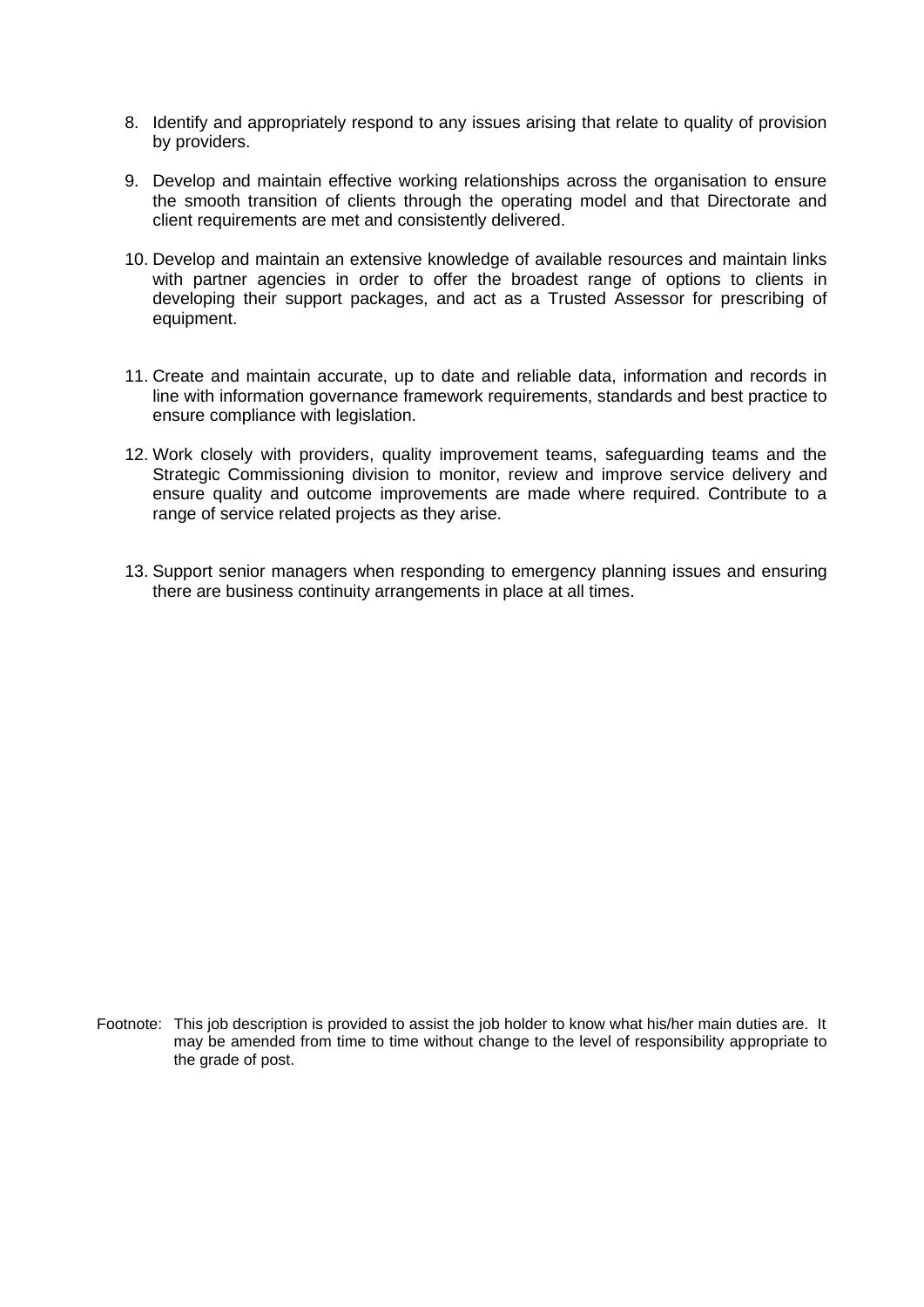## Kent County Council Person Specification: Case Officer *– Promoting Independence*

The following outlines the criteria for this post. Applicants who have a disability and who meet the criteria will be shortlisted.

Applicants should describe in their application how they meet these criteria.

|                             | <b>CRITERIA</b>                                                                                                                                                                                                                                                                                                                                                                                                                                                                                                                                                                                                                                                                                                                                                                                                                                                                                                                                                                                                                                                                                                         |
|-----------------------------|-------------------------------------------------------------------------------------------------------------------------------------------------------------------------------------------------------------------------------------------------------------------------------------------------------------------------------------------------------------------------------------------------------------------------------------------------------------------------------------------------------------------------------------------------------------------------------------------------------------------------------------------------------------------------------------------------------------------------------------------------------------------------------------------------------------------------------------------------------------------------------------------------------------------------------------------------------------------------------------------------------------------------------------------------------------------------------------------------------------------------|
| <b>QUALIFICATIONS</b>       | GCSE (or equivalent) A-C in Mathematics and English.<br>$\bullet$<br>Level 2 or working towards level 3 Diploma (or equivalent)<br>$\bullet$<br>and/or relevant basic professional qualification or<br>appropriate experience.<br>Trusted Assessor (or willingness to work towards)<br>٠                                                                                                                                                                                                                                                                                                                                                                                                                                                                                                                                                                                                                                                                                                                                                                                                                                |
| <b>EXPERIENCE</b>           | Experience and/or interest in working with people with<br>$\bullet$<br>social care needs (e.g. learning disability, physical<br>disability, older persons)<br>Working in a multi-agency environment/partnership<br>٠<br>Experience of undertaking Assessments and developing<br>Care and Support plans.                                                                                                                                                                                                                                                                                                                                                                                                                                                                                                                                                                                                                                                                                                                                                                                                                 |
| <b>SKILLS AND ABILITIES</b> | Ability to communicate effectively with clients, carers,<br>$\bullet$<br>colleagues and partner agencies through written and<br>verbal communications<br>Ability to gather and assimilate information in order to<br>complete Assessments and develop Care and Support<br>Plans.<br>Ability to build and develop effective working relationships<br>across a wide range of internal and external partners<br>Good observational and functional assessment skills.<br>$\bullet$<br>Ability to prioritise workload<br>$\bullet$<br>Effective planning and organisational skills<br>$\bullet$<br>IT skills and effective use of Microsoft Office programs<br>$\bullet$<br>Able to work effectively under own initiative and as part of<br>a team<br>Ability and commitment to support the Directorate's<br>Equality and Diversity Policy Statement which is an<br>integral part of the Directorate's service delivery.<br>Ability to travel across a wide geographical area in a timely<br>and flexible manner to ensure that the needs of the service<br>are met, including evening and weekend working when<br>required. |
| <b>KNOWLEDGE</b>            | An evidenced based understanding and application of key<br>$\bullet$<br>policies, legislation and statutory guidance, and eligibility<br>criteria relating to provision of support to the client group,<br>including the Care Act.<br>Understanding of Person Centred Planning and<br>$\bullet$<br>approaches<br>Awareness of the local resources available in the<br>community<br>Knowledge of potential safeguarding issues and<br>understanding of the referral process<br>Working knowledge of Direct Payments                                                                                                                                                                                                                                                                                                                                                                                                                                                                                                                                                                                                      |